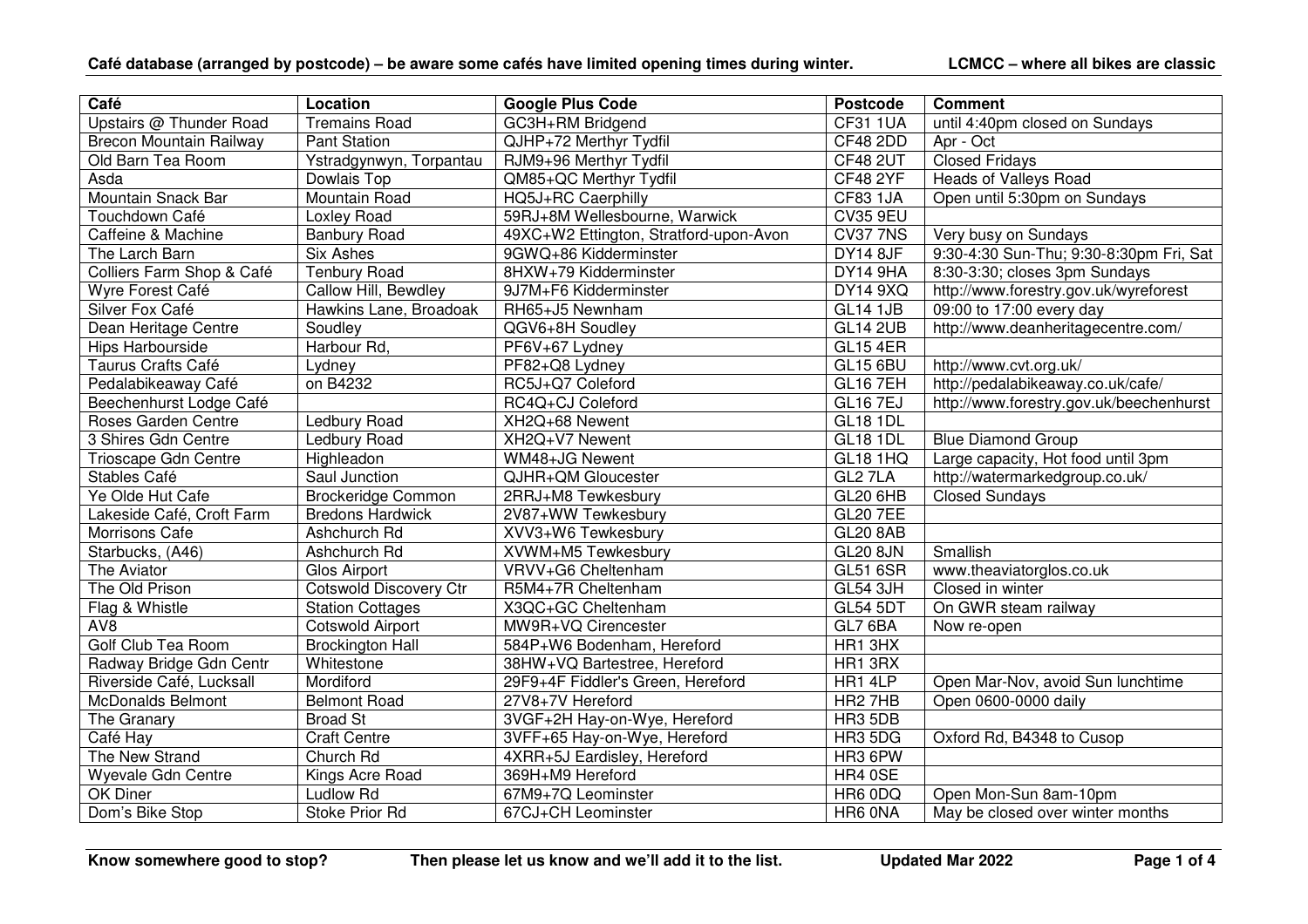| Queenswood Country Park            | Dinmore                   | 575G+HW Leominster                    | HR6 0PY         |                                            |
|------------------------------------|---------------------------|---------------------------------------|-----------------|--------------------------------------------|
| Rita's Tea Room                    | Adlenhouse, Eardisland    | 64FX+28 Leominster                    | HR6 9BD         | Rather small                               |
| Megs T/A Hotspur Bar & Grill       | Shobdon Airfield          | 64V9+8Q Leominster                    | HR6 9NR         |                                            |
| <b>Watering Hole</b>               | Midway Holiday Park       | 75G4+F2 Leominster                    | <b>HR6 9SR</b>  |                                            |
| <b>Scrumpy House</b>               | <b>Westons Cider</b>      | XFVP+XX Ledbury                       | HR8 2NQ         | & Scrumpy Restaurant                       |
| The Nest, Little Verzons           | Trumpet                   | 3G36+C4 Ledbury                       | HR8 2PZ         | http://www.thenestledbury.co.uk/           |
| <b>Trumpet Corner Tea Room</b>     | <b>Trumpet Corner</b>     | 3F3X+82 Ledbury                       | HR8 2RA         | only small café                            |
| The Potting Shed                   | Symonds Yat               | V83V+73 Ross-on-Wye                   | HR9 6DJ         | http://thepottingshedwhitchurch.com/       |
| A40 Diner                          | Pencraig                  | V9M8+X6 Ross-on-Wye                   | HR9 6HR         | 6:30-3:00pm except closed on Sundays       |
| Goodrich Castle Cafe               | Goodrich                  | V9GM+MM Ross-on-Wye                   | HR9 6HY         | (English Heritage)                         |
| Pengethley Gdn Centre              | Peterstow                 | W8GM+J9 Ross-on-Wye                   | HR9 6LL         | Avoid at Sunday lunchtime - v busy         |
| <b>Starbucks</b>                   | Ledbury Rd                | WCHJ+4P Ross-on-Wye                   | HR9 7QJ         |                                            |
| <b>Morrisons</b>                   | 1 Station St              | WC8C+8H Ross-on-Wye                   | HR9 7YB         |                                            |
| Lakeside Café                      |                           | 6JPF+4X Llandrindod Wells             | LD1 5HU         |                                            |
| Daisy's at Honey Brook GC          | Nantmel                   | 7HMR+25 Llandrindod Wells             | LD1 6EL         |                                            |
| Greggs, The Halt                   | Doldowlod                 | 7G62+4R Llanwrthwl, Llandrindod Wells | LD1 6NN         | Greggs now run the cafe                    |
| Ascona Crossgates Café             | Crossgates                | 7MG8+38 Llandrindod Wells             | LD1 6RE         |                                            |
| <b>Erwood Station</b>              | Llandeilo Graban          | 3MP9+FF Builth Wells                  | <b>LD2 3SJ</b>  | Self-serve drinks, Sun May-Oct             |
| Honey Café                         | <b>Bronllys</b>           | 2Q54+Q7 Brecon                        | LD3 0LH         | Popular venue                              |
| The Old Railway Line               | Garden Centre             | 2QHR+V9 Brecon                        | LD3 0SG         | http://www.oldrailwaylinegc.co.uk/         |
| <b>Twisted Spoon</b>               | Old Barn Inn              | 2QMV+6M Three Cocks, Brecon           | LD3 0SL         | oldbarnthreecocks.co.uk                    |
| Wye Knot Stop                      | Llyswen                   | 2PMM+5P Brecon                        | LD3 0UR         |                                            |
| Lake Café                          | Llangorse                 | <b>WPQJ+6P Brecon</b>                 | LD3 7TR         | http://www.llangorselake.co.uk/            |
| <b>Brecon Beacons Visitor Cntr</b> | Libanus, Brecon           | WGF6+XF Brecon                        | LD3 8ER         | Breconbeacons.org                          |
| Glanusk Service Stn Café           | Sennybridge               | WCVF+JH Brecon                        | LD3 8PS         |                                            |
| Caffi Sosban                       | The Square                | 4946+VP Llanwrtyd Wells               | LD54RB          | Small, has riverside gdn, only one toilet. |
| The Lost Arc                       | Old Drill Hall, Bridge St | 8F2P+2F Rhayader                      | LD6 5AG         | 9-4 closed Weds. Tucked away               |
| Elan Visitor Centre                | Elan Valley               | 7C9H+P3 Rhayader                      | LD6 5HP         |                                            |
| Little Black Sheep Café            | 7 Broad Street            | 8XV2+J9 Knighton                      | LD71BL          | A tad small.                               |
| Ponderosa Cafe                     | Horseshoe Pass            | 2QFW+H3 Llangollen                    | <b>LL20 8DR</b> | 10:00-16:30 daily; until 5pm weekends      |
| <b>Country Cooks</b>               | Ty Nant, Corwen           | XFWG+WQ Corwen                        | <b>LL21 0P</b>  | on A5                                      |
| Ty Tan Lan Café                    | Llyn Brenig               | 2CFP+8X Corwen                        | <b>LL21 9SY</b> | on A5                                      |
| Manons Café                        | White Water Centre        | W8WX+VP Bala                          | <b>LL23 7NU</b> |                                            |
| The Loch Café                      | Pensarn Road              | W94V+JJ Bala                          | <b>LL23 7SR</b> | by lake on A494                            |
| Woody's Cafe                       | Penllyn Leisure Centre    | W94W+JG Bala                          | <b>LL23 7SR</b> | Best to access at btm of park & climb up   |
| Coast Deli & Dining                | Sea View Terrace          | GXV4+G4 Aberdovey                     | <b>LL35 0EE</b> | Open until 9pm except Sun 5pm              |
| Coed y Brenin Visitor Cent         | Dolgefeiliau              | R4F3+PG Dolgellau                     | <b>LL40 2HZ</b> |                                            |
| Tan y Bwlch Café                   | <b>Ffestiniog Railway</b> | XX3Q+H7 Blaenau Ffestiniog            | <b>LL41 3AQ</b> | Hot food until 3pm, open until 5pm         |
| Lakeside Café                      | Llyn Traws                | X2PM+6W Blaenau Ffestiniog            | <b>LL41 4DT</b> | Best book ahead for large groups           |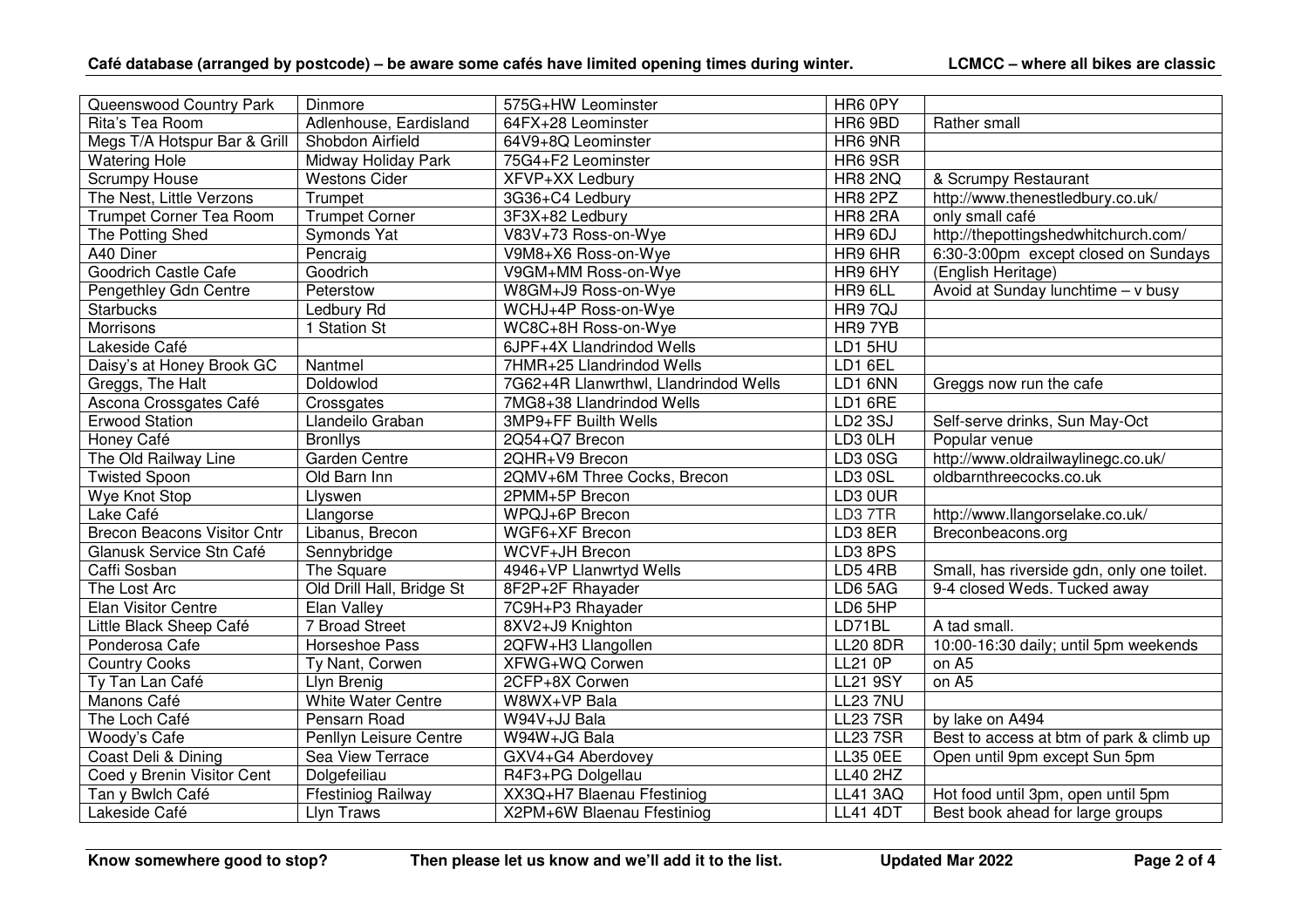| The Real Coffee Shop       | The Square, Beddgellert   | 2V6W+HP Caernarfon                     | <b>LL55 4YB</b>             | 10am-4pm daily                                  |
|----------------------------|---------------------------|----------------------------------------|-----------------------------|-------------------------------------------------|
| <b>Firstclass Cafe</b>     | <b>Station Rd</b>         | J8RH+2G Chepstow                       | NP16 5PD                    | Closed on Sundays                               |
| <b>Abbey Mill</b>          | Wye Valley Centre         | M8X9+C5 Chepstow                       | <b>NP16 6SE</b>             | Limited parking                                 |
| <b>Tintern Old Station</b> | Llandogo                  | P83H+5H Chepstow                       | <b>NP167NX</b>              | Closed in winter                                |
| Red Door Deli              | <b>Mitchel Troy</b>       | Q7WG+VW Monmouth                       | <b>NP25 4BD</b>             | At Millbrook Garden Centre                      |
| <b>Baffle Haus</b>         | Goytre                    | P2W7+WJ Pontypool                      | NP4 0AD                     | 10am-6pm Thurs-Sun; closed Mon-Wed              |
| Oasis Snack Bar            | <b>Bus Station</b>        | RX9P+W2 Abergavenny                    | $\overline{\text{NP7}}$ 5HH | popular with bikers                             |
| Part y Seal                | Grosmont                  | W565+C3 Abergavenny                    | NP7 8LE                     | Temporarily closed 2 March 2022                 |
| Mynydd Ddu Tea Rooms       | Cwmdu, (A479)             | WR44+7C Crickhowell                    | NP8 1RU                     | Only one toilet                                 |
| The Old Mill Coffee House  | 7 West St                 | WFR3+5H Chipping Norton                | OX7 5LH                     | Parking available around corner if busy         |
| Afon Forest Visitor Cntre  | Maesteg                   | J7VW+27 Port Talbot                    | SA13 3HG                    | http://www.afanforestpark.co.uk/                |
| The Barn, Carreg Cennen    | Trapp                     | V347+G6 Llandeilo                      | <b>SA19 6UA</b>             | open 7 days a week 9.30am - 5.30pm              |
| West End Café              | 15-17 Broad St            | X6V2+CG Llandovery                     | <b>SA20 0AR</b>             | Can be very busy                                |
| Owls Nest Café             | Garden Centre             | X5PV+X6 Llandovery                     | <b>SA20 0DJ</b>             | Good parking                                    |
| Artisans Café              | Llanwddyn                 | QG6R+7M Llanwddyn, Oswestry            | SY10 ONA                    |                                                 |
| Raven Café                 | Prees Heath               | W8QQ+39 Whitchurch                     | <b>SY13 2AF</b>             | CAFÉ open again & thriving.                     |
| <b>Midway Truck Stop</b>   | Prees Heath               | W8QQ+5G Whitchurch                     | <b>SY13 3JT</b>             | Home of the Big Breakfast                       |
| Archie-Lilys Café, Tuffins | <b>Church Stoke</b>       | GWQP+39 Montgomery                     | <b>SY15 6AR</b>             | Cheap but not really cheerful                   |
| Ivy House Café             | Church Bank               | HV63+42 Montgomery                     | <b>SY15 6PU</b>             | Small, seats about 12                           |
| Seasons Café               | Caersws                   | GH7G+36 Caersws                        | <b>SY17 5SA</b>             | Closes 2:30pm                                   |
| Great Oak Café             |                           | CFX6+8J Llanidloes                     | <b>SY18 6BU</b>             | http://llanidloes.com/great oak cafe/           |
| Caffi JoJo                 | The Old Village Hall      | J97C+2J Llanbrynmair                   | <b>SY197AA</b>              |                                                 |
| Dyfi Osprey Project        | Cors Dyfi Nature Reserve  | H39P+58 Machynlleth                    | <b>SY20 8SR</b>             | 10am-5pm (not in winter)                        |
| Merrion Mill & Coffee Shop | Dinas Mawddwy             | P865+6M Machynlleth                    | <b>SY20 9LS</b>             |                                                 |
| Y Crochan Café             | Corris                    | M532+H9 Machynlleth                    | <b>SY20 9RF</b>             | http://www.corriscraftcentre.co.uk/             |
| Dyffryn Café               | Foel                      | MFWQ+GX Welshpool                      | <b>SY21 0NU</b>             | Winter closures                                 |
| WLL Railway Café           | Llanfair Caereinion       | MM2H+XG Llanfair Caereinion, Welshpool | <b>SY21 0SF</b>             |                                                 |
| Café Inglenook             | <b>Union St</b>           | MV63+C2 Welshpool                      | <b>SY21 7PG</b>             | CAFÉ open again & worth a visit                 |
| <b>Potting Shed</b>        | Glansevern Gardens        | HRR6+X7 Welshpool                      | <b>SY21 8AH</b>             |                                                 |
| PD's Diner                 | Marine Terrace            | CW88+X5 Aberystwyth                    | $\overline{SY23}$ 2BX       | $8:30am - 8:00pm$                               |
| Red Kite Cafe              | Ponterwyd                 | C45P+V6 Aberystwyth                    | <b>SY23 3AB</b>             | 9am-3pm Fri-Mon                                 |
| Two Hoots                  | Devils Bridge             | 94GW+F5 Aberystwyth                    | <b>SY23 3JL</b>             | Vale of Rheidol Railway Station                 |
| <b>Woodlands Tea Room</b>  | Devils Bridge             | 95H3+9P Aberystwyth                    | SY23 3JW                    |                                                 |
| Mr Bun the Baker           | 12 Sandford Avenue,       | G5QV+F8 Church Stretton                | SY6 6BW                     |                                                 |
| Aardvark Books Café        | <b>Brampton Bryan</b>     | 83VF+RM Bucknell                       | SY7 0DH                     | Stone surfaced car park                         |
| The Old Wheelwrights       | Little Brampton, Clunbury | C3G9+QX Craven Arms                    | SY7 0HH                     | Temporarily closed (2 <sup>nd</sup> March 2022) |
| The Old Barn, Ashlea Pools | Hopton Heath              | 93QQ+Q7 Craven Arms                    | SY7 0QD                     | Open 9am-4pm daily                              |
| The Maltings Cafe          | 12 High St, Clun          | <b>CXCC+HF Craven Arms</b>             | SY7 8JB                     | Seats 16, best phone first if large party       |
| <b>Postcard Cafe</b>       | Church Street, Clun       | CXC9+4W Craven Arms                    | SY78JW                      |                                                 |